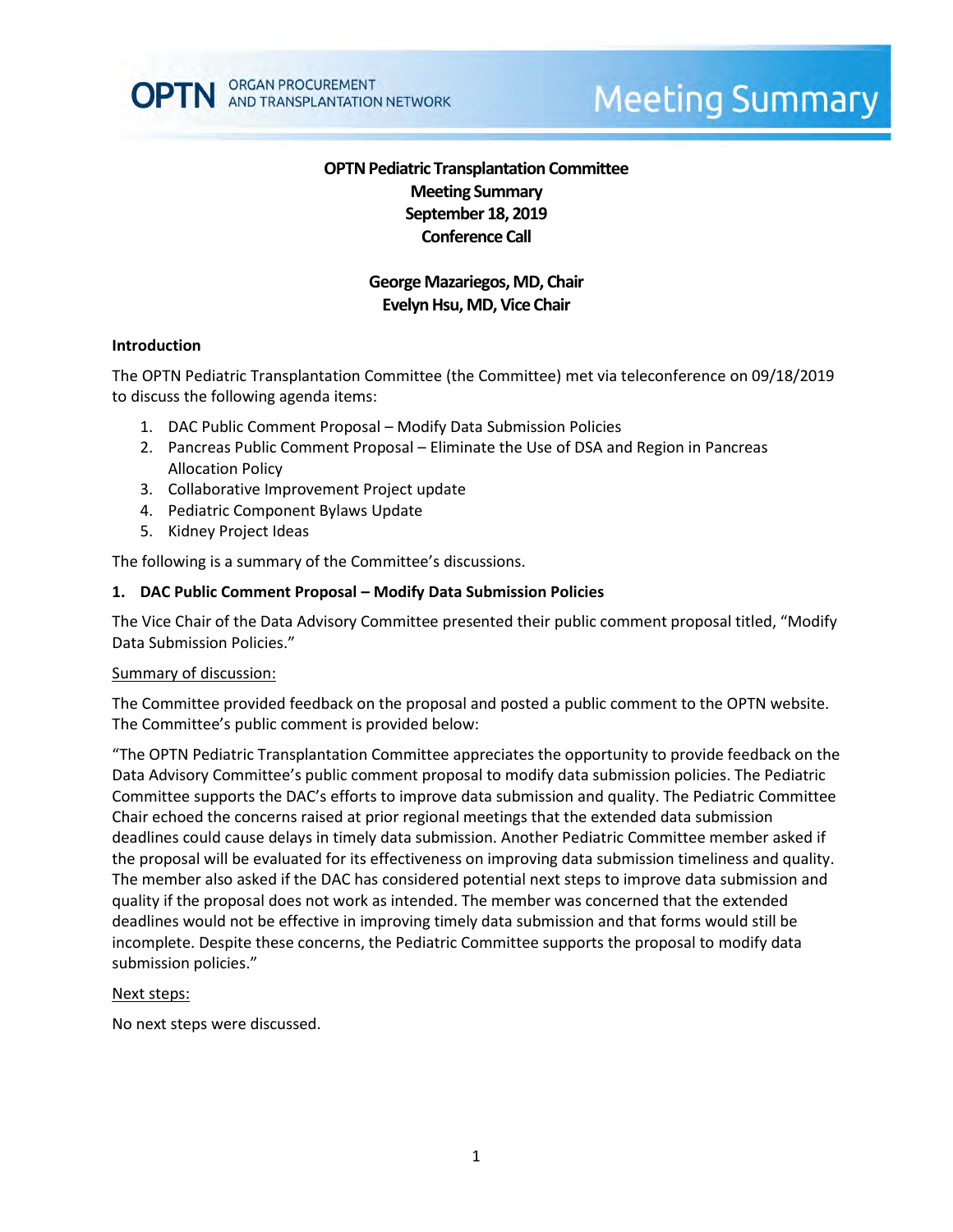# **2. Pancreas Public Comment Proposal – Eliminate the Use of DSA and Region in Pancreas Allocation Policy**

The Chair of the Pancreas Transplantation Committee presented their public comment proposal titled, "Eliminate the Use of DSA and Region in pancreas allocation policy."

# Summary of discussion:

The Committee provided feedback on the proposal and posted a public comment on the OPTN website. The Committee's public comment is provided below:

"The OPTN Pediatric Transplantation Committee appreciates the opportunity to provide feedback on the Pancreas Transplantation Committee's proposal to eliminate the use of DSA and Region from pancreas allocation. A Committee member was concerned with the projected increase in kidney-pancreas transplants as a result of both the kidney and pancreas proposals. The Committee member noted that the increase in transplant count that was modelled for pediatric candidates was caused by broader distribution, not the increase in pediatric priority in Sequence A or Sequence B. The Committee member also stated that transplant programs may not be as willing to accept marginal organs from farther distances due to increased likelihood of delayed graft function, so the projected increase in transplant count may not play out as modelled. The primary concern of the Pediatric Committee, which is also noted on the kidney proposal, is that there are currently areas of the country where pediatric candidates are disadvantaged due to increased priority for kidney-pancreas candidates. The Committee is concerned that this proposal, as well as the kidney proposal, will increase this disadvantage for pediatric candidates. The Committee encourages the Pancreas Committee to consider if the current priority for kidney-pancreas candidates is appropriate, but recognizes that this consideration may be out of the scope of this project. In response to the Pancreas Committees proposed solution for local backup, a Committee member stated that it makes more sense to have the host OPO continue to hold responsibility for allocating the organ. The Pediatric Committee supports the Pancreas Committee's proposal to remove DSA and Region from pancreas allocation and looks forward to working with the Pancreas Committee to address the concerns included above."

## Next steps:

The Committee will continue to advocate for increased priority for pediatric candidates in kidney and pancreas allocation.

## **3. Collaborative Improvement Project Update**

The Committee has been working with the UNOS Organizational Excellence (OE) Department on a collaborative improvement (CI) project.

## Summary of discussion:

During a previous call, UNOS OE staff recommended that the CI project topic should be related to the use of increased risk organs. However, the definition of PHS increased risk will be changing so UNOS staff are now recommending a project related to organ offer acceptance for pediatric patients. UNOS staff then informed the Committee about the timeline for the project.

The Chair noted that the Committee would be willing to provide expertise and guidance whenever it needed. UNOS staff clarified that the project will be pediatric-specific.

# Next steps:

UNOS staff will continue to update the Committee on the status of the project.